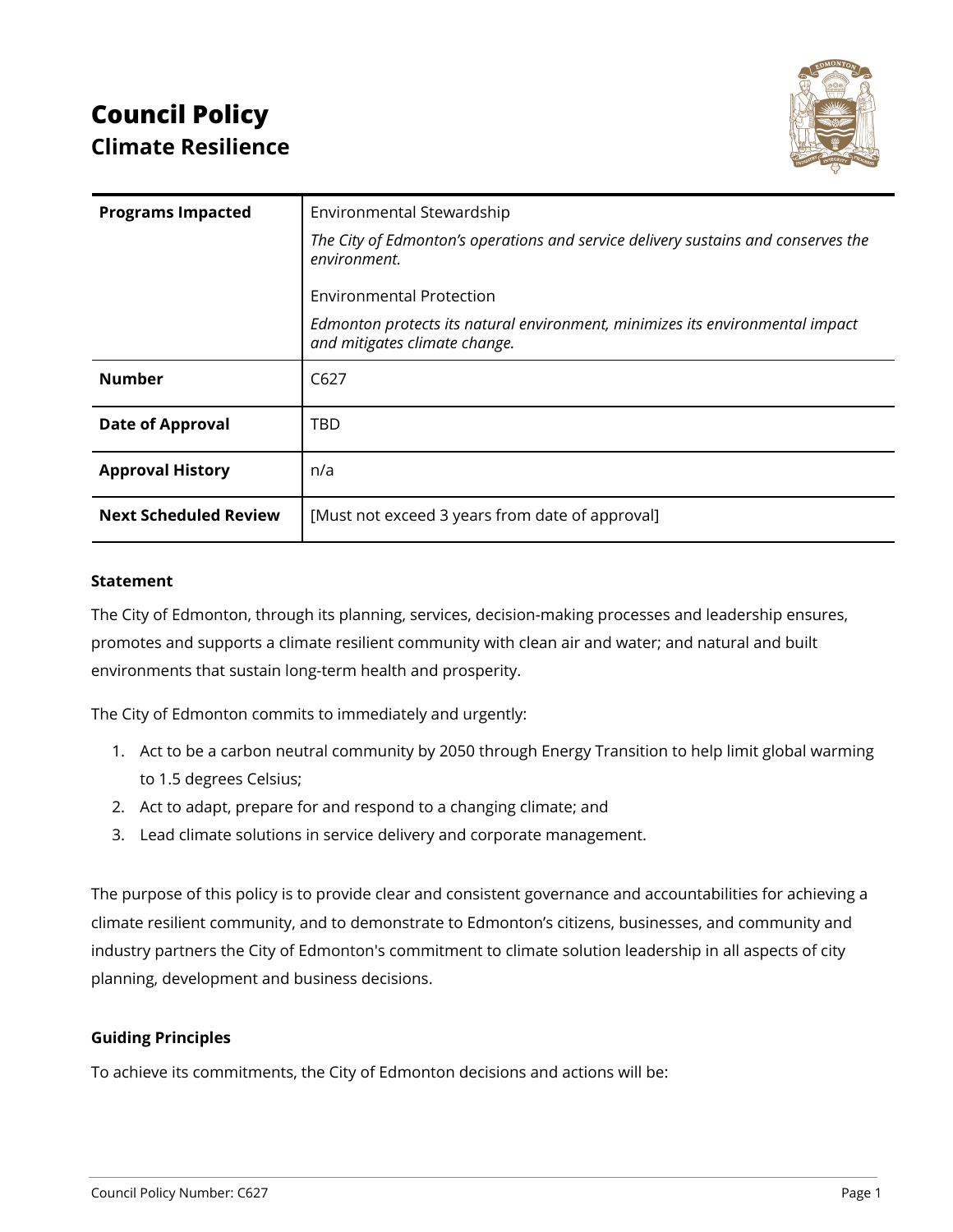- **Collaborative** Achieving a climate resilient community will require connecting and collaborating, cooperation and partnership with other governments, regional partners, institutions, communities, businesses, academia, and global partners. The City of Edmonton is committed to continuously listening to, learning from, and working with citizens, businesses, and our community and industry partners to achieve a climate resilient community.
- **Just and Equitable** Climate resilience must incorporate a just and equitable approach, that serves those today and those who come after us.
- **Mindful of Prosperity** The creation of economic opportunities for City of Edmonton citizens and businesses will be considered in planning climate resilient actions.
- **Transformational** Climate resilience requires transformative action, including integrating and accepting uncertainty in decision making processes.
- **Accountable** Climate resilient measures, including consideration of mitigation and adaptation co-benefits and tradeoffs, will inform decision-making.
- **Science and Evidence Based** Decision-making will inform continuous learning and improving and will be based on best available science, research and evidence.
- **Catalyze Change** Through community activation, partnership and advocacy, infrastructure investment, climate resilient programs including incentives, and policy and regulation to achieve climate resilience outcomes.

# **Climate Resilience Commitments**

# 1. Act to be carbon neutral community by 2050 through Energy Transition to help limit global warming to *1.5 degrees Celsius*

The City of Edmonton will catalyze and support community action to immediately and urgently align actions with the international goal of limiting global warming to 1.5 degrees Celsius and be carbon neutral by 2050 by pursuing:

- a. Renewable and Resilient Energy Transition Promoting the urgent transition towards low carbon energy sources.
- b. Low Carbon City and Transportation Planning, developing and building Edmonton to have carbon neutral and climate resilient communities and zero emissions transportation systems.
- c. Emission Neutral Buildings Transforming Edmonton's building stock to be emissions neutral.
- d. Carbon Capture and Nature Based Solutions Promoting a nature-based solutions approach to climate resilience by implementing and promoting actions that protect, sustainably manage, and restore natural and modified ecosystems.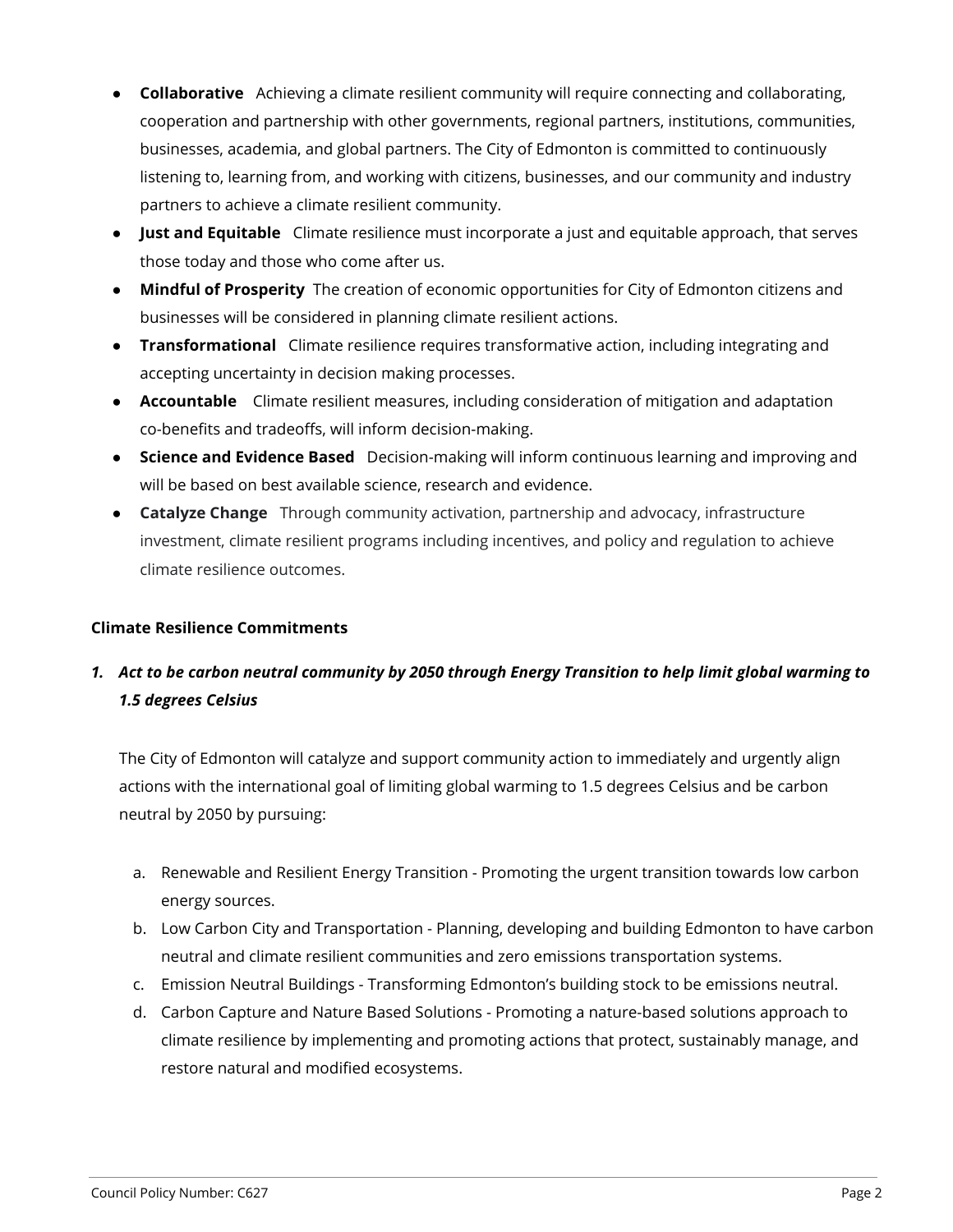### *2. Act to adapt, prepare for and respond to a changing climate*

The City of Edmonton will increase climate adaptation and minimize the exposure to and reduce the vulnerability of people and assets to the impacts of climate change by adapting, preparing for and responding to a changing climate by:

- A. Climate prepared and adapted infrastructure and urban form Planning, developing, building and adapting Edmonton to be ready for the future climate reality
- B. Prepared and adapted communities Supporting communities, households, institutions, businesses and residents be more prepared for and able to respond to and recover from the impacts and opportunities of a changing climate
- C. Climate resilient, adapted and healthy ecosystems Investing in and protecting ecosystems to build resilience, protect communities, enhance environmental connection, and support and improve quality of life
- D. Proactive risk management Identifying and managing climate risks and vulnerabilities that could impact our cities long term livability

### *3. Lead climate solutions in service delivery and corporate management.*

The City of Edmonton will ensure proactive leadership in climate solutions by taking a lead role in promoting and supporting Edmonton's climate resilience efforts and leading by example in its own civic operations.

- a. Governance Establishing a governance framework to implement the City's climate change plans, that supports climate leadership by Council, Administration, and the community, including an advisory committee to City Council on climate resilience.
- b. Integrated Climate Resilience Decision-Making Model Establishing a climate decision-making framework that includes considerations of short, medium and long-term climate conditions, vulnerabilities, risks and opportunities, and an integrated carbon and financial budget.
- c. Targets and Reporting Establishing transformative and ambitious targets, including a carbon budget, to guide climate action, with progress reported to City Council and residents at least annually. Administration will provide the City Council and the community with information on key climate-related risks, opportunities, impacts and initiatives.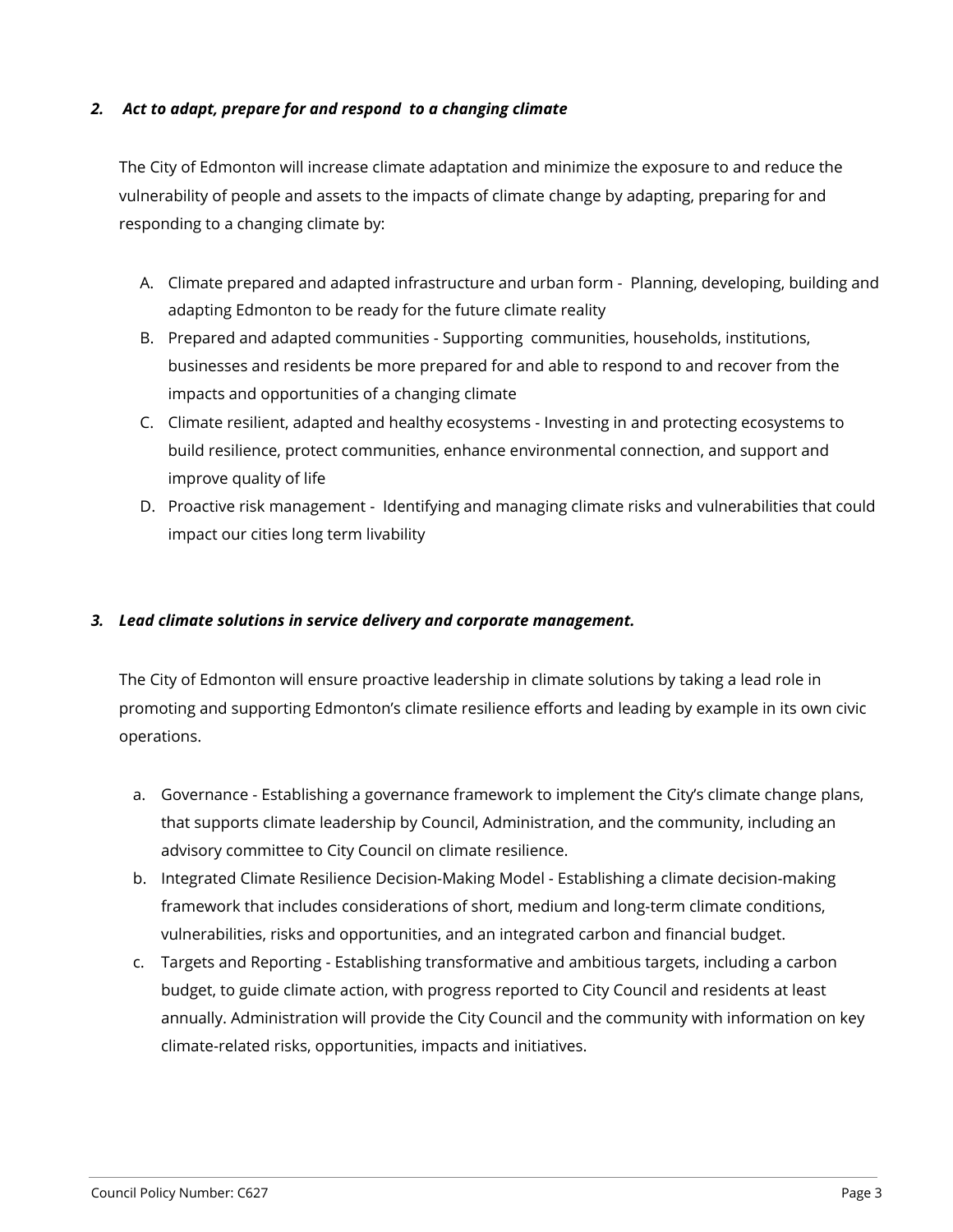- d. Corporate climate resilience management plan maintaining and implementing a plan(s) to manage greenhouse gases, climate change-related risks, opportunities and impacts to civic assets and services.
	- i. Buildings immediately adopting sustainable and resilient building practices for the buildings it owns, leases and funds , over the course of their entire lifecycle through: 1) the design and construction of Emission Neutral, climate ready buildings; 2) monitoring, benchmarking, operating, and maintaining City buildings, and 3) proactively retrofitting existing City buildings to reduce their carbon emissions and to prepare for a changing climate.
	- ii. City funded affordable housing addressing energy poverty by applying a balanced approach to funding of affordable housing construction.
	- iii. Vehicles transitioning to a zero emission fleet and public transit system incorporating lifecycle costing approaches.
	- iv. Energy and Offsets purchasing 100% renewable electricity, installing onsite alternative energy systems on appropriate land uses, using low carbon or carbon neutral energy, and offsetting residual emissions to become a carbon neutral corporation.
	- v. Assets and Infrastructure account for emissions and future climate conditions in design, and undertake carbon impact and climate risk and vulnerability assessments to guide investment and renewal decisions.

# **Definitions**

Adapting: Lowering the risks and negative impacts and embracing potential opportunities associated with climate change so that communities and ecosystems are prepared to cope with new climate conditions. Alternative Energy Systems: Energy generated from alternatives to fossil fuels such as renewable energy, biofuel, biogas, biomass and hydrogen fuel cell. For the purpose of this policy, alternative energy also refers to alternative, localized, on-site energy generation such as heat and power cogeneration.

### Carbon Neutral:

- A carbon neutral community is a community where the net per-person greenhouse gas emissions is zero.
- Carbon neutral energy is energy with net zero greenhouse gas emissions.

City-Funded Buildings: Projects that are funded by the City in the form of grants, or loans that are provided by the City for up to 33% of the total capital cost of the building project (i.e. land costs if applicable are not included). The total capital project cost must also be over \$3M including the portions funded by the City.